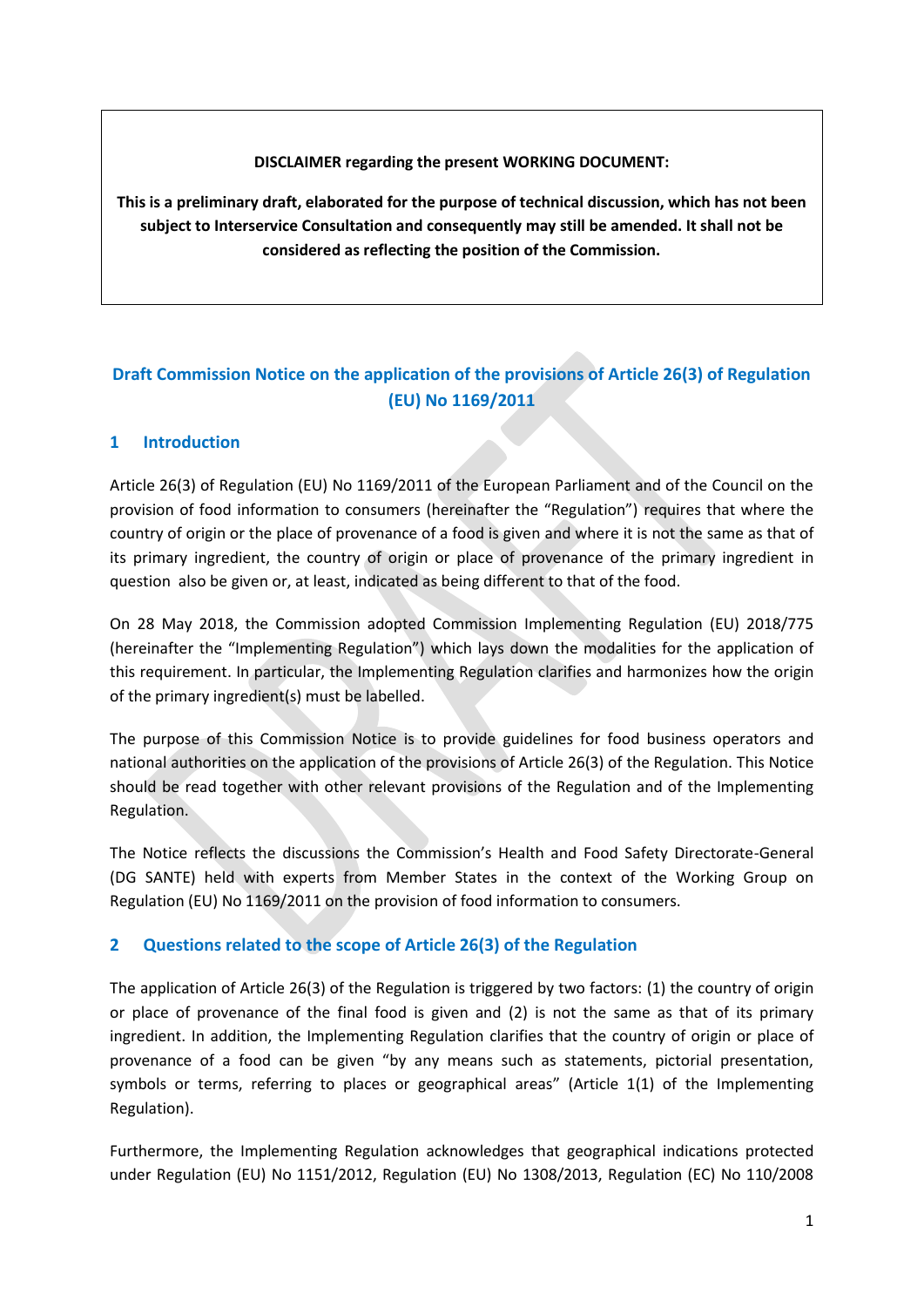or Regulation (EU) No 251/2014 or protected pursuant to international agreements as well as registered trade marks when constituting an origin indication, fall under the scope of Article 26(3) of the Regulation. Nevertheless, given the specific character of these indications, the Implementing Regulation does not apply to them, pending the adoption of specific rules concerning the application of Article 26(3) on the matter.

**Relevant provisions for this section:** Articles 2(2)(g) and 26(3) of the Regulation, recital (8) and Article 1 of the Implementing Regulation.

#### Reference to the food business operator  $2.1$

## 2.1.1 Could a name/ business name and address of the food business operator provided on its label trigger the application of Article 26(3) of the Regulation?

Pursuant to Article 2(2)(g) of the Regulation, the name, business name or address of the food business operator provided on the label shall not constitute an indication of the country of origin or place of provenance of food within the meaning of the Regulation. Therefore, references to intending to identify the legal entity of the food business operator do not trigger, as a rule, the application of Article 26(3) of the Regulation. However, if those references are complemented by an additional statement, logo or any other pictorial symbol, the latter could trigger the application of Article 26(3) of the Regulation.

In addition, any reference to the food business operator should be assessed in the context of all information provided on the label and its entire presentation. In fact, this kind of indication might be considered as an origin indication if it is clearly emphasized on the package and where the promotion of specific origin has been visibly put forward. It is up to the enforcement authorities of the Member States to control these items, taking into account all elements of the labelling and package.

#### $2.2$ Brand names

2.2.1 Does the brand names (other than registered trade marks as referred to in Article 1(2) of the Implementing Regulation) including indications of the country of origin or the place of provenance of a food trigger the application of Article 26(3) of the Regulation?

The Implementing Regulation stipulates that its provisions should not apply to registered trade marks where the latter constitute an origin indication, pending the adoption of specific rules concerning the application of Article 26(6) of the Regulation to such indications. At the same time, recital 7 of the Implementing Regulation clarifies that indications of the country of origin or the place of provenance of a food, which are part of registered trade marks as referred to in its Article 1(2), fall within the scope of Article 26(3) of the Regulation. Along the same lines, any other references which comprise geographical indications, including brand names are to be considered as giving the country of origin or place of provenance of a food.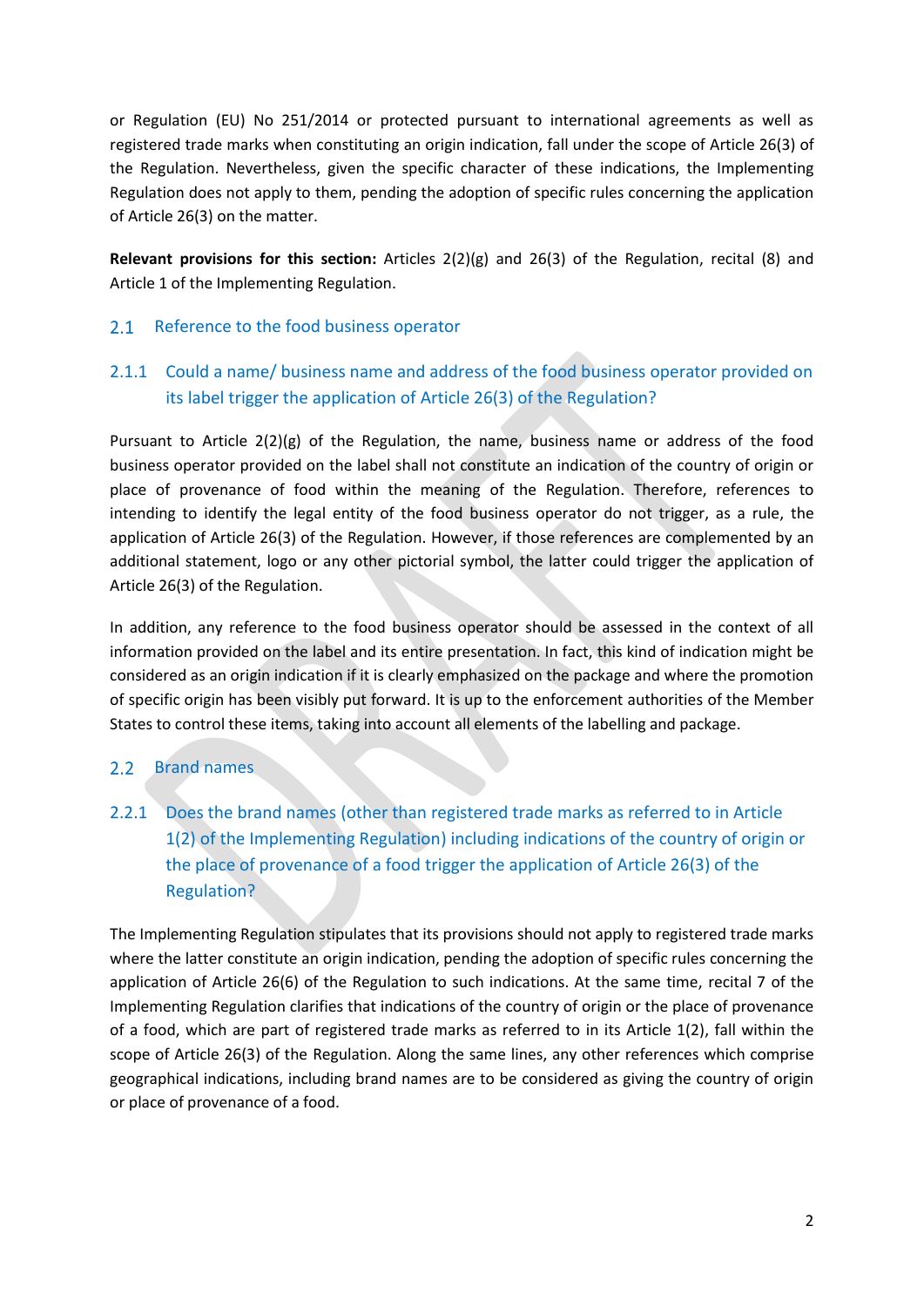## 2.3 Name of the food

# 2.3.1 Are legal names of the food including a geographical indication to be considered as giving the country of origin or place of provenance of a food in the sense of Article 26(3) of the Regulation?

According to Article 17 of the Regulation, the name of the food shall be its legal name and in the absence of it, a customary name, or, if there is no customary name (or if it is not used), a descriptive name.

According to Article 2(2)(n) of the Regulation, "legal name" means the name of a food prescribed in the Union provisions applicable to it or, in the absence of such Union provisions, the name provided for in the laws, regulations and administrative provisions applicable in the Member State in which the food is sold to the final consumer or to mass caterers. Given that legal names are imposed by legal provisions and are not voluntarily chosen by the food business operator, they should not trigger the application of Article 26(3) of the Regulation.

Example: "London gin", "Pastis de Marseille (Regulation (EC) No 110/2008),

"Jambon de Paris" (French Code of cured meat).

# 2.3.2 Are the customary names of the food including a geographical indication to be considered as giving the country of origin or place of provenance of a food in the sense of Article 26(3) of the Regulation?

Article 2(2)(o) of the Regulation defines "customary name" as a name which is accepted as the name of the food by consumers in the Member State in which that food is sold, without that name needing further explanation.

Pursuant to recital (8) and Article 1(1) of the Implementing Regulation, customary and generic names including geographical terms that literally indicate origin, but whose common understanding is not an indication of origin or place of provenance of the food, is not covered by the Implementing Regulation, i.e. do not trigger the application of Article 26(3) of the Regulation

Therefore, the geographical terms included in the customary or generic names which are not associated by the consumer with the origin indication because of their different common understanding, would not be considered as origin indication. Often such names refer to a geographic place, region or country where the food was originally produced or marketed and with time, became a generic/customary name for a certain category of foods. Given the above, such generic designations and customary names do not trigger the application of Article 26(3) of the Regulation.

Example: Frankfurter sausage,

As the question relates to consumers' understanding within every single Member State and there are significant differences in consumers' perceptions on these aspects amongst the Member States, it is up to the competent national authorities to decide, on a case-by-case basis, which name of a food is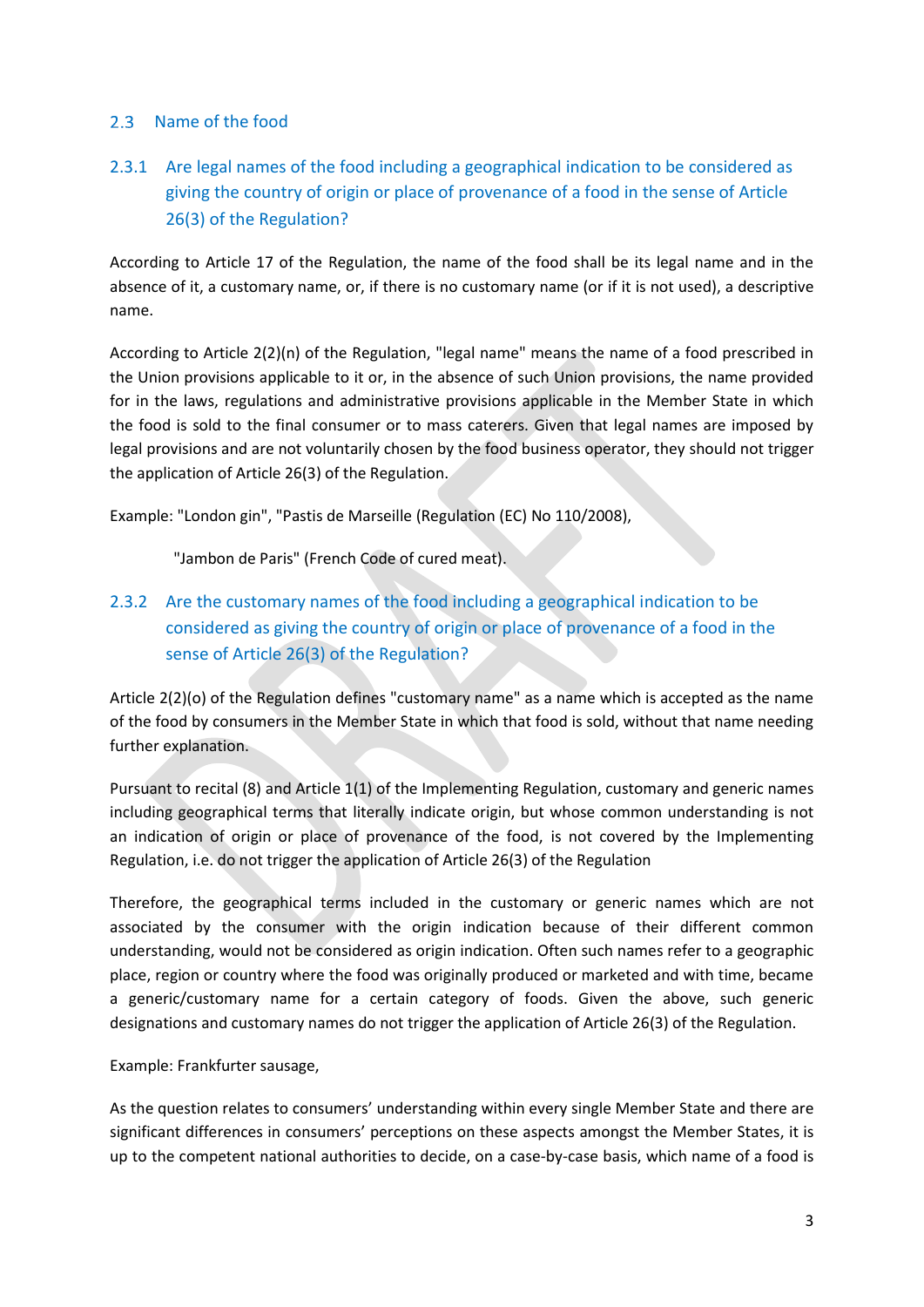to be considered as giving the origin indication and which name is a generic/customary name clearly understandable to the consumer.

## 2.4 Different statements on the label

2.4.1 Are statements such as "made in", "produced in" and "product of" followed by a geographical indication to be considered as giving the country of origin or place of provenance of a food?

The statements such as "made in (country)", "manufactured in (country)", "produced in (country)", are strongly associated by consumers with an origin indication and therefore, as a rule, shall be seen as indicating the country of origin or place of provenance of a food. In fact, those terms evidently refer to production or manufacturing processes which, in the case of processed foods, could correspond to the country of origin as defined in the Regulation, i.e. the last substantial transformation of a food.

Similarly, the statement "product of (country)" imply in general for the consumer the indication of the country of origin of a food, in the meaning of Article 26(3) if the Regulation. In addition, this reference could also suggest that including the ingredients of the food in question are coming from the country indicated.

2.4.2 Are statements such as "packed in" or "produced/made by X for Y" followed by the name of the food business operator and its address to be considered as giving the country of origin or place of provenance of a food?

The statement "packed in" clearly indicates the place where a food has been packed and as such, is not likely to imply for the consumer an origin indication in the meaning of Article 26(3) of the Regulation. Consequently, despite that the term in question refers to a geographical area, it is not to be considered as giving the country of origin or place of provenance of a food.

Terms such as "produced by/manufactured by/packed by" (company name followed by address and country)" or "produced by/manufactured by X for Y" make literally reference to the relevant food business operator and, in general, as such are not likely to suggest to the consumer an origin indication of the food.

Nevertheless, the consumer's perception is influenced by all the components of the label, including its presentation. Therefore, the entire packaging must be taken into account when assessing the possible misleading character of the food with regard to its origin.

# 2.4.3 Are acronyms, pictorials or any other statements added voluntarily with the only purpose to help consumers to find their local language on multilingual labels, to be considered as giving the country of origin or place of provenance of a food?

This kind of indication shall not be considered as an origin indication if it is clearly referring to the different language versions of the food information provided on the label.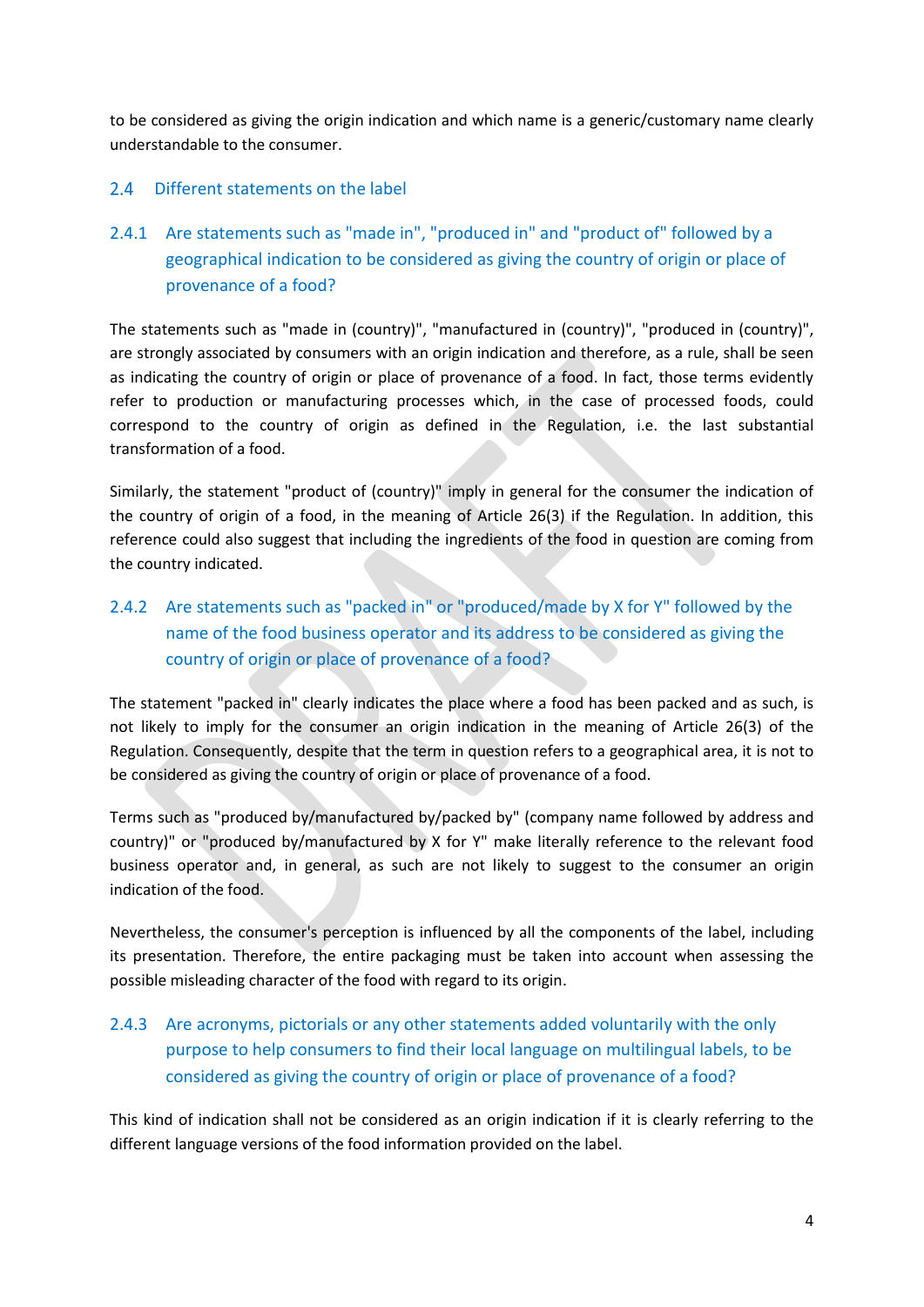## 2.4.4 Are statements such as "kind", "type", "style", "recipe", "inspired by" "blend" or "à la" including a geographical indication to be considered as giving the country of origin or place of provenance of a food?

The statements such as "kind", "type", "style", "recipe", "inspired by" "blend" or "à la", usually refer to the recipe or specific characteristics of the food or its process and as such, should not be considered as an origin indication.

However, the entire packaging must be taken into account when assessing the possible misleading character of the food with regard to its origin. In this context and in the spirit of Article 7 of the Regulation, the above-mentioned statements should be provided only if it can be justified by the characteristics, nature or production process of the food, as claimed on the label.

## 2.4.5 Would a national symbol or colours of a flag be considered as giving the country of origin or place of provenance of a food?

From the consumers' perspective, flags and/or maps are identified as the most relevant references to origin labelling. Therefore, in principle, clear and visible flags and/or maps referring to a specific geographical territory should be considered as an origin indication and consequently, trigger the application of Article 26(3) of the Regulation. Other national symbols such as a recognisable national monument, landscape or person may also be perceived by the consumer as an origin indication of a food. However, as their understanding tends to depend on the product and country, those graphics are to be assessed on a case-by-case basis. In this context, Member States should in particular take into account the location of the symbols/graphics, their size, colour, font size and the overall context of labelling of the food, i.e. that the labelling as a whole does not cause confusion to consumers about the origin of the food.

A specific consideration should be given however to the use of pictures and other statements to refer to a national/local event or to a national/local sport team to celebrate the event or the team. In such cases, a case-by-case assessment should be carried out to verify whether indications that refer to a geographical area are likely to mislead consumers by suggesting that the food comes from that geographical area and therefore, trigger the application of Article 26(3) of the Regulation.

## 2.4.6 Could the Implementing Regulation be triggered by additional statements provided on labels of foods bearing protected geographical indications or trade marks?

Pending the adoption of specific rules, the Implementing Regulation does not apply to protected geographical indications and trade marks as referred to in its Article 1(2). In cases where those foods also bear other visual statements, including statements referring to the same or different geographical origin, they are covered by the provisions of the Implementing Regulation.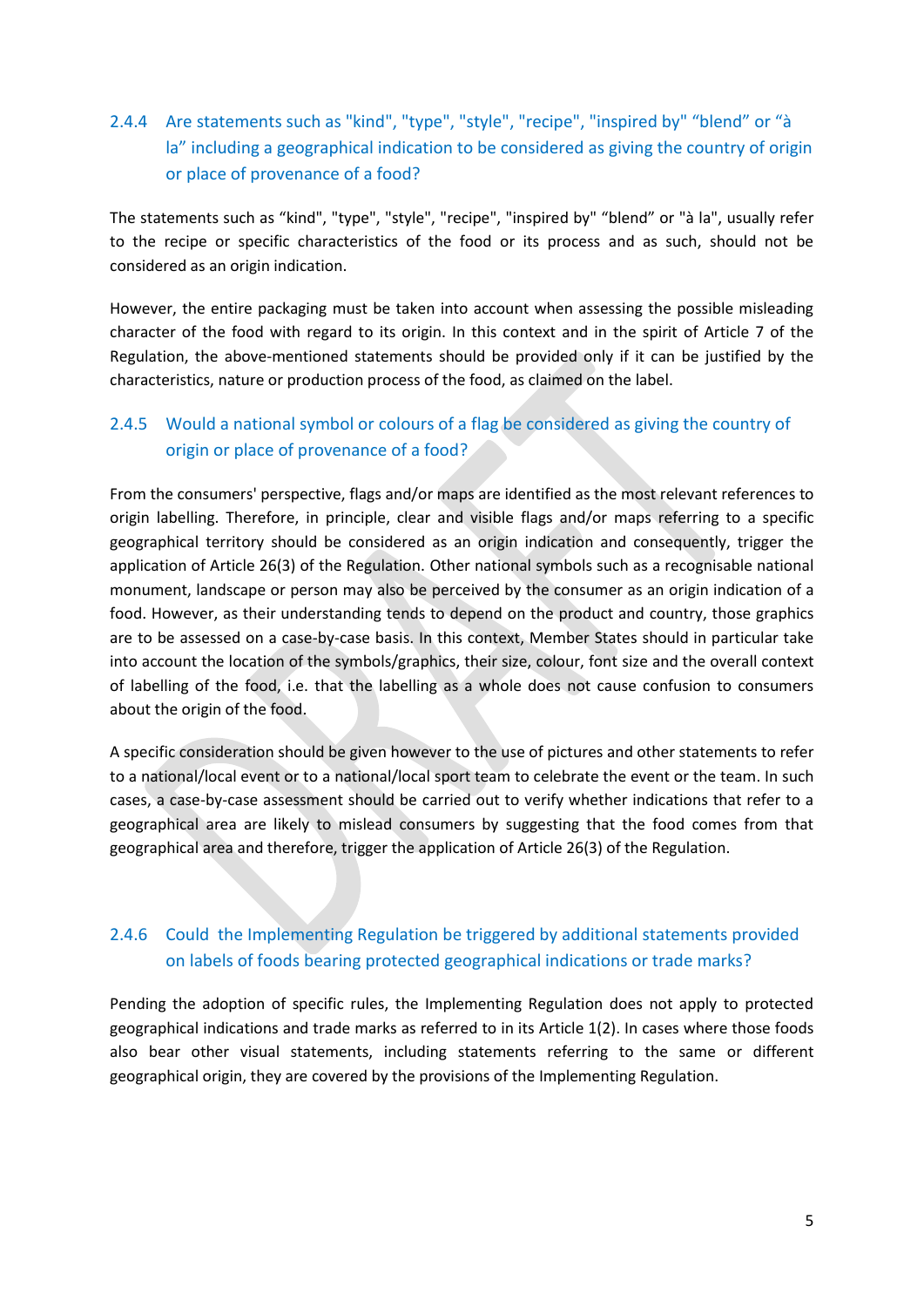### **3 Identification of the primary ingredient**

According to Article 2(2)(q) of the Regulation 'primary ingredient' means an ingredient or ingredients of a food that represents more than 50% of that food or which are usually associated with the name of the food by the consumer and for which in most cases a quantitative indication is required.

**Relevant provisions for this section:** Article 2(2)(q); Article 2(2)(h) and Article 26(3) of the Regulation, Article 2 of the Implementing Regulation.

#### How should the primary ingredient in the meaning of Article 2(2)(q) of the Regulation  $3.1$ be identified?

For the purpose of Article 26(3) of the Regulation, food business operators are responsible to determine, on the basis of the definition laid down in Article  $2(2)(q)$  of the Regulation, the primary ingredient of the food in question. The definition of the primary ingredient identifies two types of primary ingredients, a) a quantitative one representing more than 50% of the food and b) a qualitative one which is usually associated by the consumers with the name of the food. The elements of the definition need to be considered on case-by-case basis. When identifying the primary ingredient, account should be taken of different characteristics of the food such as the composition, the entire presentation of the label and the consumers' perception with respect to whether the ingredient is associated with the name of the food.

Member States' competent authorities enforce the proper implementation.

# Can a food have more than one primary ingredient? If yes, for the food that contain more than one primary ingredient, should the origin of all primary ingredients be given?

Article  $2(2)(q)$  of the Regulation clearly refers in the definition to 'primary ingredient' as an ingredient (using the singular form of the word) or ingredients (using the plural form of the word) of a food that represent more than 50% of that food or which are usually associated with the name of the food by the consumer and for which in most cases a quantitative indication is required. According to this wording, the definition of the 'primary ingredient' as laid down in Article 2(2)(q) explicitly refers to the possibility to have more than one primary ingredient of a food.

In accordance with the requirement of Article 26(3) of the Regulation, it is apparent that, if the food business operator identifies on the basis of the definition at hand more than one primary ingredient, the country of origin or the place of provenance of all these primary ingredients must be indicated.

#### Is it possible that the application of the definition of the primary ingredient will result  $3.3<sub>2</sub>$ in no primary ingredient of a food?

In relation to the application of Article 26(3) of the Regulation, it has to be assessed whether any ingredient of the food is to be considered as its primary ingredient on the basis of the definition of Article 2(2)(q) of the Regulation. The ingredient(s) of a food is/are not be considered as the primary ingredient of the food in the meaning of Article 2(2)(q) of the Regulation if the definition of the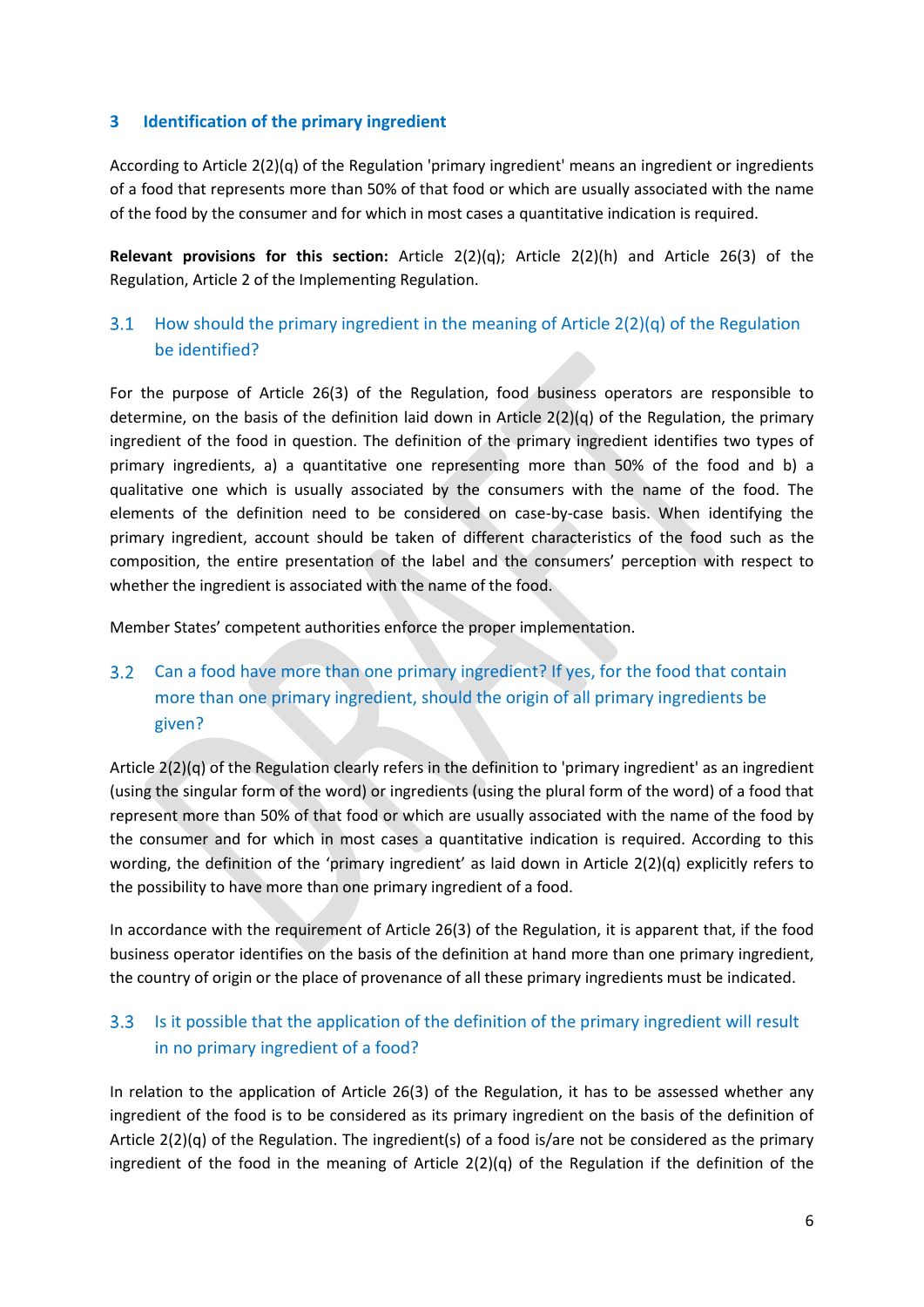primary ingredient is not fulfilled, namely where none of the ingredients of the food represents more than 50% of that food, or none of the ingredients are usually associated with the name of the food by the consumer and for which in most cases a quantitative indication is not required.

### $3.4$ Does Article 26(3) of the Regulation and consequently the Implementing Act cover single ingredient products?

It is possible that the food is a processed single ingredient product and that its last substantial transformation occurred in a different place than the origin of the raw material or that the same type of ingredient was sourced from different places. This situation would evoke the application of Article 26(3) of the Regulation in case the country of origin or place of provenance of the food is indicated and the country/ies of origin or the place(s) of provenance of the single, and consequently primary ingredient, is not the same as that of the food.

### $3.5$ When it is well known by consumers that the primary ingredient of a food can only be sourced outside EU, should its origin be provided?

The Regulation does not provide any exemption not to indicate the country of origin or the place of provenance of the primary ingredients where this is not the same as that of the food.

#### Is it possible for the primary ingredient to be a compound ingredient?  $3.6$

Yes, it is possible. Pursuant to Article 2(2)(h) of the Regulation, "compound ingredient" means an ingredient that is itself the product of more than one ingredient.

## **4 Geographical levels**

To enable consumers to make informed choices, the Implementing Regulation sets out specific rules which apply where the country of origin or the place of provenance of the primary ingredient is given on the basis of Article 26(3) of the Regulation. Those rules aim to ensure that such information is sufficiently precise and meaningful.

For this purpose, Article 2(a) of the Implementing Regulation harmonises the geographical areas to which the origin indication of the primary ingredient must refer.

**Relevant provisions for this section**: Article 26(3) of the Regulation and Article 2 of the Implementing Regulation.

## 4.1 Would it be possible to indicate the country of origin or place of provenance of the primary ingredient by referring to different geographical levels (e.g."EU and Switzerland")?

Article 2 of the Implementing Regulation provides a list of geographical areas to which the indication of the primary ingredient should refer. In order to fulfil the requirements of Article 26(3) of the Regulation, food business operators must choose one of the geographical areas listed in Article 2(a) of the Implementing Regulation. It is apparent from the wording of this provision that the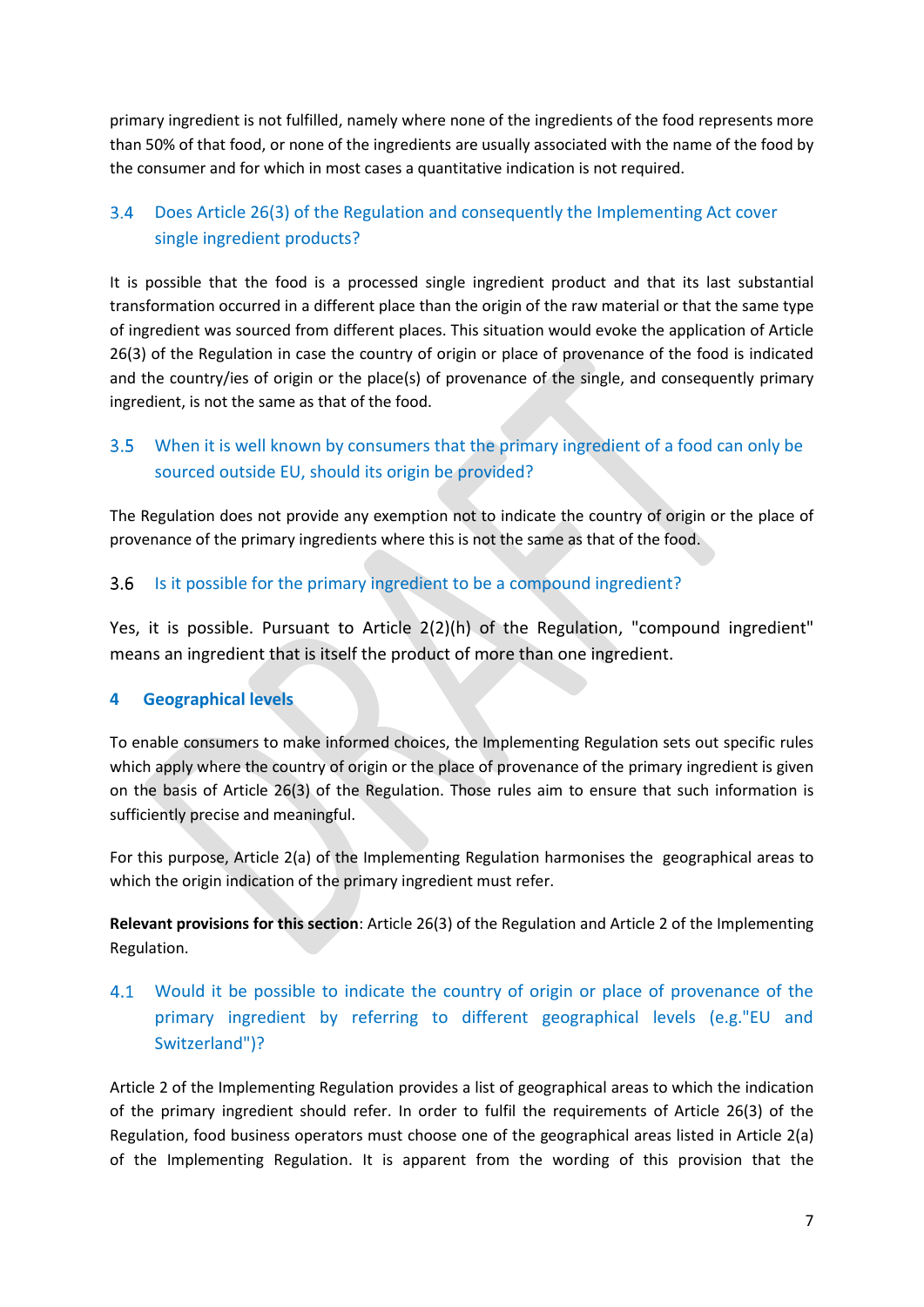Implementing Regulation does not provide the possibility to combine different geographical levels listed therein.

Examples:

 "Switzerland "corresponds to a geographical area laid down in Article 2(a)(iv). On the contrary, "EU" corresponds to a geographical area laid down in Article 2(a)(i). The possibility of combining the two is not provided by Article 2(a) of the Implementing Regulation.

It should be also noted that, alternatively, food business operators can indicate by means of a statement laid down in Article 2(b) of the Implementing Regulation, that the country of origin or place of provenance of the primary ingredient is being different to that of the food.

#### $4.2$ Would it be possible to declare a list of both Member States and third countries as the country of origin or place of provenance of the primary ingredient(s)?

Article 2(a)(iv) of the Implementing Regulation grants the possibility to declare the Member State(s) **or** third country(ies) as origin indication of the primary ingredient. However, pursuant to Article 2(a) of the Implementing Regulation, the possibility to make reference to both Member State(s) **and** third country(ies) is not granted.

Would it be possible to declare a list of multiple regions or geographical areas within a Member State or within a third country or within several Member States or third countries to indicate the country of origin or place of provenance of the primary ingredient(s)?

Pursuant to Article 2(a)(ii) and (v) of the Implementing Regulation, it is possible to make reference to the region, or any geographical area **either within** several Member States **or within** third countries. However, the Implementing Regulation does not provide the possibility to indicate a list of multiple regions or geographical areas within one or several Member States and third countries.

## **5 Placing and presentation**

Information provided with respect to the primary ingredient in accordance with the Regulation should complement the information given to the consumers on the country of origin or place of provenance of the food. They should be easily visible and clearly legible and where appropriate indelible. To achieve this objective, Article 3 of the Implementing Regulation establishes rules on the placing and presentation of the information in question.

# 5.1 Would it be possible to indicate the country of origin of a primary ingredient by using country codes?

Pursuant to Article 9(1)(i) of the Regulation, it is mandatory to indicate the country of origin or place of provenance for cases laid down in Article 26 of the Regulation. Article 9(2) of the Regulation further requires that particulars indicated on mandatory basis in accordance with Article 9(1) of the Regulation shall be indicated with words and numbers and they may be additionally expressed by means of pictograms or symbols.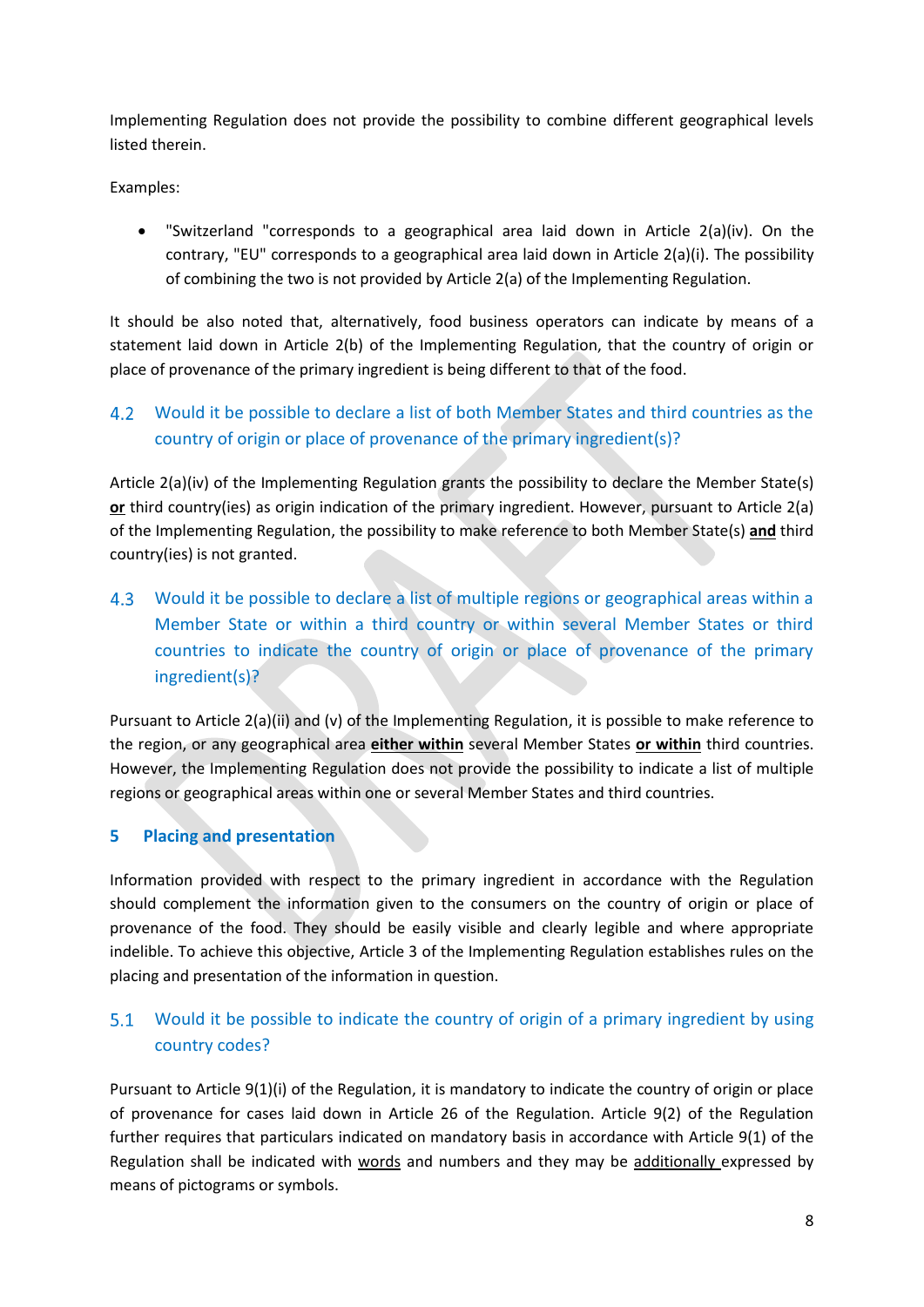It follows from the provision of the Regulation that the country of origin of the primary ingredient must always be indicated by words Therefore, the use of country codes to express the origin indication of a primary ingredient does not comply with the requirements of Article 26(3) read in conjunction with Article 9 of the Regulation.

When the product name includes an origin indication and the product name is found on several places of the package, should the indication of the origin of the primary ingredient(s) be indicated for every time the product name is labelled on the product? The same question concerns the graphical indications, as flags.

Article 3(2) of the Implementing Regulation specifies that where the origin indication of the food is given with words, the information on the origin of the primary ingredient(s) has to appear in the same field of vision as the indication of the country of origin or place of provenance of the food. The Implementing Regulation does not provide for flexibility which would allow to indicate the origin of the primary ingredient(s) only once where the origin indication of the final food is provided several times on the labelling.

It follows from the provisions of the Regulation that the origin indication of the primary ingredient(s) must be presented in a clear and visible way for the consumers, always in the same field of vision as the products' origin indication, including flags. Therefore, in case the sale denomination containing an origin indication or flags is repeated on the packaging, the information on the origin of the primary ingredient(s) needs also to be repeated accordingly.

It should be reminded that Article 26(3) of the Regulation concerns the origin information provided on a voluntary basis by the food business operator (or mandatorily on the basis of Article 26(2)(a) of the Regulation). Therefore, if the food business operator deems it necessary to repeat this voluntary information a number of times on the package, then each field of vision should have the origin information of the primary ingredient.

### $5.3$ Does Article 13(3) of the Regulation also apply to the origin indication of the primary ingredient provided in accordance with provisions of the Implementing Regulation?

Article 13 of the Regulation sets out general principles governing the presentation of mandatory food information as listed in Article 9(1) of the Regulation and therefore also to the information on the country of origin or place of provenance where provided for in Article 26 (Article 9(1)(i) of the Regulation). The provisions of Article 13 of the Regulation should apply without prejudice to specific Union provisions applicable to particular categories of foods. This means that those provisions apply in a cumulative way to the EU specific legislations as long as they are not contradictory to them.

The Implementing Regulation lays down specific presentation requirements for origin indication of the primary ingredient. In particular, Article 3 thereof provides that such information has to appear in the same field of vision as the indication of the country of origin or place of provenance of the food and by using a font size which has an x-height of at least 75% of the x-height of the indication of the country of origin or place of provenance of the food. In addition, it is stated that, in any case, the information on origin indication of the primary ingredient has to be provided in a font size which is not smaller than 1,2 mm.